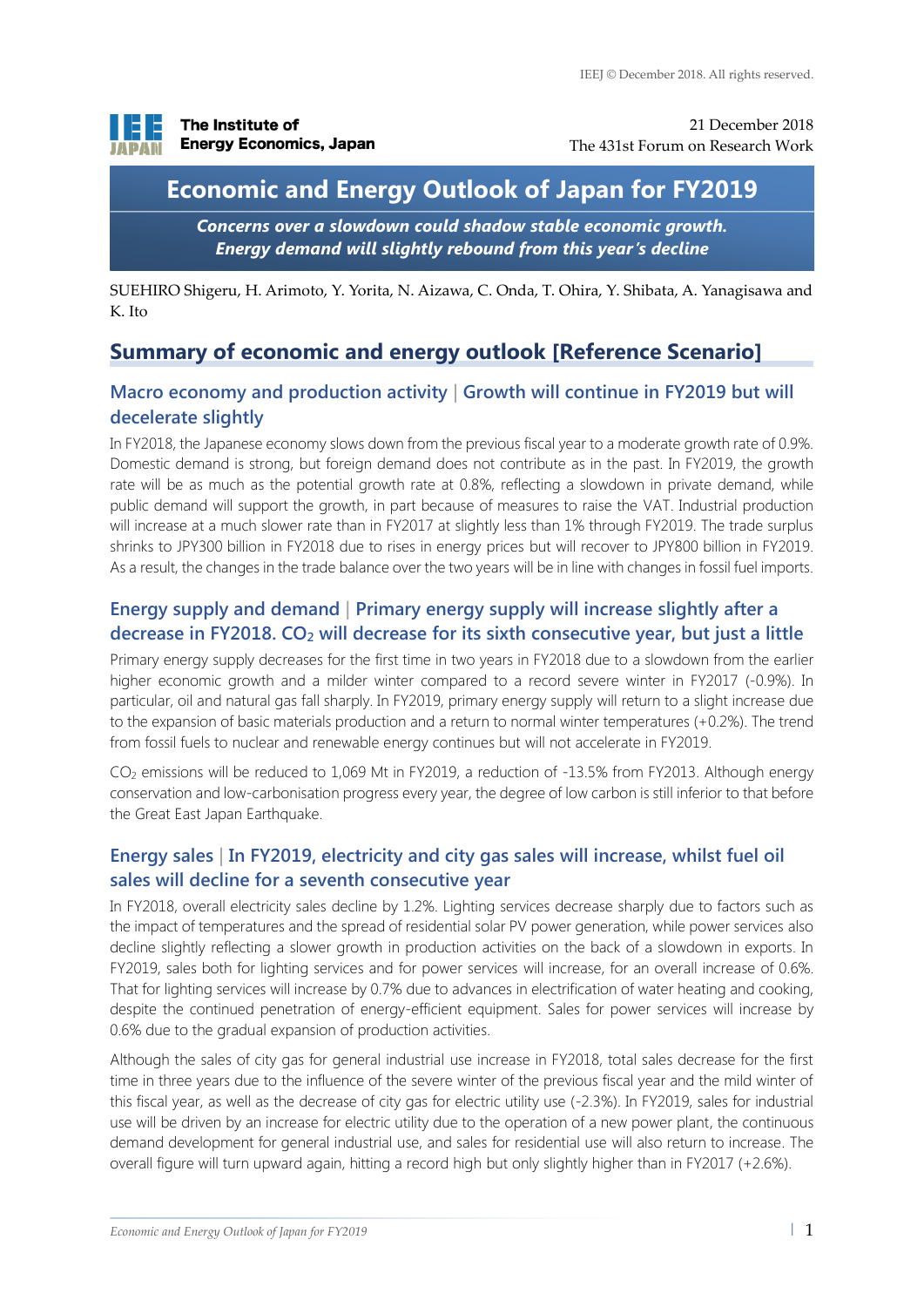#### **Table 1 | Summary of Reference Scenario**

|         |                                              | <b>Historical</b>   |        |                      |       | Projection    |       | Year-to-year changes |               |               |
|---------|----------------------------------------------|---------------------|--------|----------------------|-------|---------------|-------|----------------------|---------------|---------------|
|         |                                              | FY2010              |        | FY2015 FY2016 FY2017 |       | FY2018 FY2019 |       | FY2017               | <b>FY2018</b> | FY2019        |
| Energy  | Primary energy supply $(Mtoe)^1$             | 514.5               | 466.2  | 463.0                | 464.9 | 460.6         | 461.6 | 0.4%                 | $-0.9%$       | 0.2%          |
|         | $Oil2$ (GL)                                  | 232.3               | 211.6  | 205.1                | 202.6 | 194.7         | 193.5 | $-1.2%$              | $-3.9%$       | $-0.6%$       |
|         | Natural gas <sup>2</sup> (Mt of LNG equiv.)  | 73.3                | 86.0   | 88.1                 | 85.6  | 82.3          | 82.0  | $-2.8%$              | $-3.9%$       | $-0.3%$       |
|         | Coal <sup>2</sup> (Mt)                       | 184.7               | 190.1  | 188.0                | 192.2 | 191.6         | 191.9 | 2.2%                 | $-0.3%$       | 0.1%          |
|         | Nuclear (TWh)                                | 288.2               | 9.4    | 17.3                 | 31.3  | 61.2          | 65.4  | 80.8%                | 95.5%         | 7.0%          |
|         | Renewable electricity <sup>3</sup> (TWh)     | 111.2               | 149.0  | 150.8                | 163.8 | 175.7         | 183.7 | 8.6%                 | 7.3%          | 4.5%          |
|         | FIT generation (TWh)                         | 63.9                | 99.2   | 108.7                | 117.5 | 126.6         | 134.5 | 8.2%                 | 7.7%          | 6.3%          |
|         | Self-sufficiency ratio                       | 20.2%               | 7.4%   | 8.3%                 | 9.5%  | 11.7%         | 12.3% | 1.2p                 | 2.2p          | 0.6p          |
|         | Electricity sales <sup>4</sup> (TWh)         | $(926.6)$ $(837.5)$ |        | 850.5                | 863.2 | 853.1         | 858.4 | 1.5%                 | $-1.2%$       | 0.6%          |
|         | City gas sales <sup>5</sup> (Billion $m^3$ ) | 39.28               | 39.91  | 41.53                | 42.48 | 41.52         | 42.61 | 2.3%                 | $-2.3%$       | 2.6%          |
|         | Fuel oil sales (GL)                          | 196.0               | 180.5  | 176.9                | 174.7 | 167.7         | 166.7 | $-1.2%$              | $-4.0%$       | $-0.6%$       |
|         | Energy-related $CO2$ emissions (Mt)          | 1,138               | 1,148  | 1,128                | 1,112 | 1,073         | 1,069 | $-1.4%$              | $-3.5%$       | $-0.4%$       |
|         | $(FY2013=100)$                               | 92.1                | 92.9   | 91.3                 | 90.0  | 86.8          | 86.5  | $\ddotsc$            | $\ddotsc$     |               |
| Prices  | Crude oil, import, CIF (\$/bbl)              | 84                  | 49     | 48                   | 57    | 70            | 67    | 19.6%                | 22.0%         | $-3.8%$       |
|         | LNG, import, CIF (\$/MBtu)                   | 11.3                | 8.7    | 7.0                  | 8.5   | 10.9          | 10.4  | 20.5%                | 28.6%         | $-4.2%$       |
|         | Steam coal, import, CIF (\$/t)               | 114                 | 76     | 81                   | 102   | 117           | 103   | 26.4%                |               | 13.9% -11.9%  |
|         | Coking coal, import, CIF (\$/t)              | 175                 | 88     | 111                  | 146   | 161           | 143   | 31.8%                |               | 10.0% -11.0%  |
| Economy | Real GDP (JPY2011 trillion)                  | 493.0               | 517.4  | 522.0                | 531.7 | 536.2         | 540.4 | 1.9%                 | 0.9%          | 0.8%          |
|         | Industrial production (CY2010=100)           | 99.4                | 97.5   | 98.5                 | 102.5 | 103.4         | 104.3 | 4.1%                 | 0.8%          | 0.9%          |
|         | Balance of trade (JPY trillion)              | 5.3                 | $-1.1$ | 4.0                  | 2.4   | 0.3           |       | 0.8 -38.6% -88.7%    |               | 171%          |
|         | Fossil fuel imports (JPY trillion)           | 18.1                | 16.1   | 13.1                 | 16.2  | 19.0          | 18.6  | 23.6%                | 17.0%         | $-2.3%$       |
|         | Exchange rate (JPY/\$)                       | 86.1                | 120.4  | 108.4                | 111.1 | 111.2         | 114.8 | 2.4%                 | 0.2%          | 3.2%          |
|         | Cooling degree days                          | 560                 | 322    | 431                  | 397   | 489           | 381   | $-7.7%$              |               | 23.2% - 22.2% |
|         | Heating degree days                          | 1,077               | 875    | 966                  | 1,071 | 932           | 1,019 |                      | 11.0% -13.0%  | 9.3%          |

Notes:

1. Mtoe =  $10^{13}$  kcal

2. Conversion factors for oil: 9,126 kcal/L; Natural gas: 13,043 kcal/kg; Steam coal: 6,139 kcal/kg; Coking coal: 6,928 kcal/kg until FY2012.

2. Conversion factors for oil: 9,145 kcal/L; Natural gas: 13,016 kcal/kg; Steam coal: 6,203 kcal/kg; Coking coal: 6,877 kcal/kg since FY2013.

3. Including large hydro 30 MW or more. 4. Figures in parentheses are old statistical figures. 5. Conversion factor: 1 m<sup>3</sup> = 10,000 kcal

Fuel oil sales in FY2018 continues to decline for many use, including a decline in naphtha due to periodic maintenance at petrochemical plants, a decline in the use of oil-fired power plants, and a decline in the demand for kerosene heating (-4.0%). In FY2019, the sales of naphtha will increase due to fewer periodic maintenance at ethylene plants. The sales of diesel oil will also increase in response to firm demand. The increase, however, will be more than offset by a drop in the operation of oil-fired power plants and a drop in gasoline sales, the result of continuous improvement in automobile fuel efficiency, marking the seventh consecutive year of decline (-0.6%).

#### **Renewable power generation | The FIT power generation capacity will reach 73 GW at the end of FY2019**

Regarding FIT power sources, more economical and reasonable promotion measures are pursued with the enforcement of the revised FIT Law in April 2017. The law is expected to be amended to further strengthen the revocation of accreditation of non-operating projects, however, plants under construction are expected to be operational, with a FIT capacity of 73 GW by the end of FY2019, including 43 GW for non-residential solar PV. The amount of electricity generated is 134.5 TWh in FY2019, accounting for 13% of Japan's total electricity generation (excluding pumped hydro). On the other hand, in exchange for promoting the introduction of the system, the burden on consumers is increasing. If all of the 86 GW of approved equipment as of March 2018 were in operation, the cumulative cost to consumers, including operating and transition